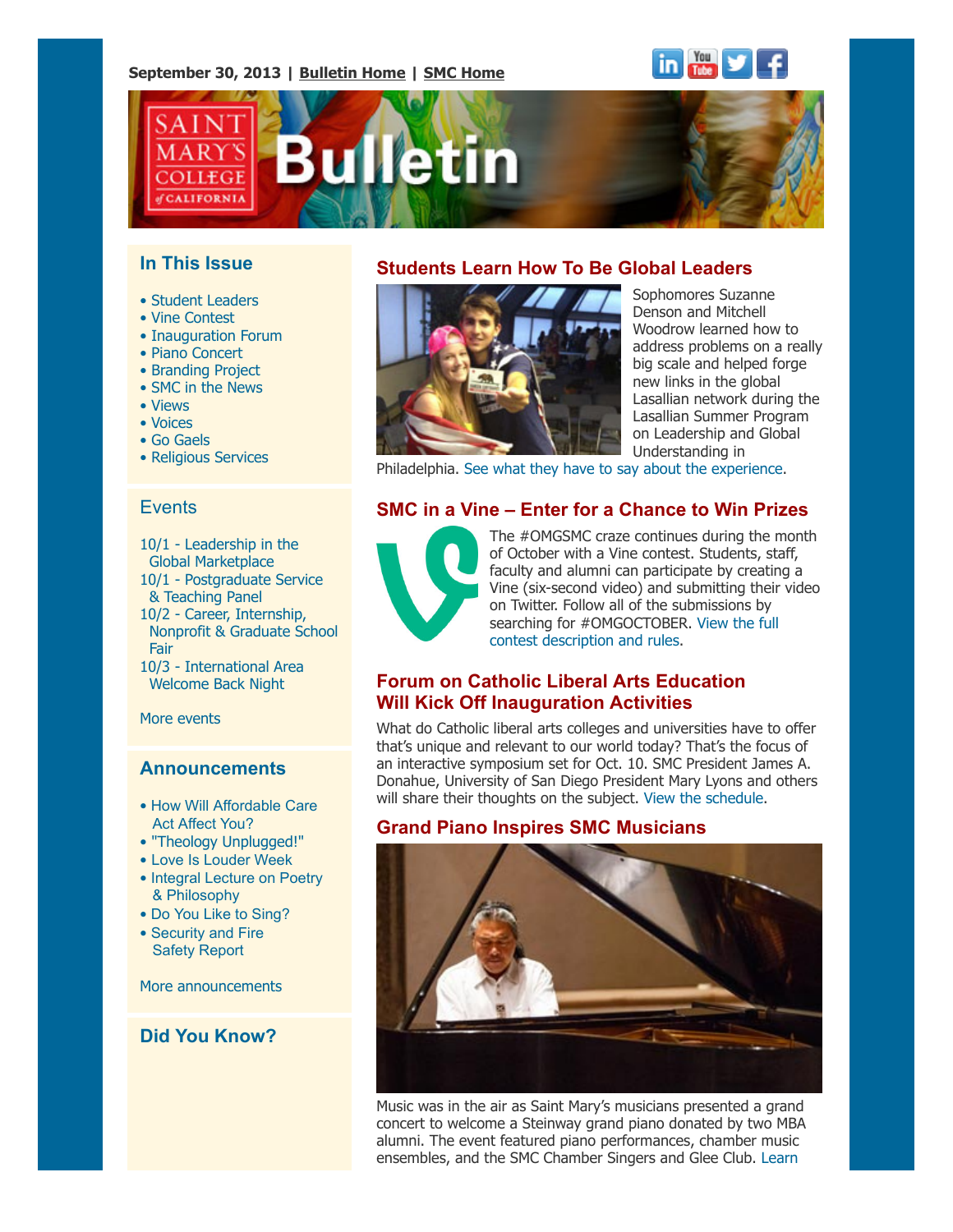

Saint Mary's may soon be in the middle of a new Lamorinda wine appellation. **[Read all about it](https://www.lamorindaweekly.com/archive/issue0709/Lamorinda-Gets-Closer-to-Official-Wine-Region-Designation.html?utm_source=Bulletin&utm_medium=email&utm_campaign=9-30-2013)**[.](https://www.lamorindaweekly.com/archive/issue0709/Lamorinda-Gets-Closer-to-Official-Wine-Region-Designation.html?utm_source=Bulletin&utm_medium=email&utm_campaign=9-30-2013)

Do you have a little-known tidbit or story about Saint Mary's to share? **Send it to [Campus News](mailto:news@stmarys-ca.edu)**.

#### **Lasallian Reflections**



[For the week of](http://www.stmarys-ca.edu/living-lasallian/lasallian-reflections?utm_source=Bulletin&utm_medium=email&utm_campaign=09-30-2013) **Sept. 30, 2013**

What do you think of the new Bulletin? **Learn more about [the new Bulletin format](http://www.stmarys-ca.edu/smcs-new-campus-newsletter-launches?utm_source=Bulletin&utm_medium=email&utm_campaign=9-30-2013)**. Send your feedback and suggestions to **[news@stmarys-ca.edu](mailto:news@stmarys-ca.edu)**.

**[Learn how to submit](http://www.stmarys-ca.edu/how-to-create-event-listings-and-announcements?utm_source=Bulletin&utm_medium=email&utm_campaign=9-30-2013) Events and Announcements**.

about the people behind the piano, their musical roots and their passion for Saint Mary's. [View photos.](http://www.stmarys-ca.edu/concert-to-celebrate-gift-of-steinway-grand-piano?utm_source=Bulletin&utm_medium=email&utm_campaign=9-30-2013)

#### **Branding Project Teaches Real-World Lessons**

When graduate business students in Professor Tomas Gomez-Arias' marketing class set out to help shape the brand of Catholic Charities of the East Bay, they faced unexpected, real-world challenges. [Read more.](http://www.stmarys-ca.edu/real-world-challenges-real-world-solutions?utm_source=Bulletin&utm_medium=email&utm_campaign=9-30-2013)

#### **SMC in the News**

• Catholic Voice reported on Saint Mary's panel on the Syria crisis and the implications of U.S. intervention. [Read more.](http://www.catholicvoiceoakland.org/2013/09-23/inthisissue10.htm?utm_source=Bulletin&utm_medium=email&utm_campaign=9-30-2013)

• Saint Mary's dance teacher Dana Lawton was interviewed by Inside Bay Area about "Beyond This Moment," her new dance production, which runs Oct. 3 to 5 at the Ashby Stage in Berkeley. [Read more.](http://www.insidebayarea.com/breaking-news/ci_24176162/berkeley-dance-work-premieres-at-ashby-stage?source=rss&utm_source=Bulletin&utm_medium=email&utm_campaign=9-30-2013)

#### **Views**

At the Study Abroad Fair, hundreds of students checked out 30+ international programs, from New Zealand and Russia to Semester at Sea. After a day at SMC, one exhibitor said, "There is definitely an air on campus that exudes the importance of studying and interning abroad." Want to study abroad? [Learn more](http://www.stmarys-ca.edu/study-abroad?utm_source=Bulletin&utm_medium=email&utm_campaign=9-30-2013).



Fiona Emahazion, who has studied in Rome, and Kalina Bryant, who has studied in London.

#### **Voices**

What does optimism have to do with success in college – and in life? More than you may think. (That is, unless you're an optimist.) A former Saint Mary's dean [shares his thoughts.](http://napavalleyregister.com/star/news/opinion/columnists/tom-brown/the-advising-dean-on-singing-optimism-and-success/article_b5a3f510-14e8-11e3-8bde-0019bb2963f4.html?utm_source=Bulletin&utm_medium=email&utm_campaign=9-30-2013)

#### **Go Gaels**

[Women's tennis player Catherine Leduc claimed the ITA White](http://www.smcgaels.com/ViewArticle.dbml?DB_LANG=C&DB_OEM_ID=21400&ATCLID=209270905&utm_source=Bulletin&utm_medium=email&utm_campaign=9-30-2013) Division title at the Cal Nike Invitational Sunday in Berkeley.



- • [Schedule](http://www.smcgaels.com/main/Schedule.dbml?utm_source=Bulletin&utm_medium=email&utm_campaign=9-30-2013) • [Blog](http://smcgaels.wordpress.com/?utm_source=Bulletin&utm_medium=email&utm_campaign=9-30-2013)
- • [SMC Gaels](http://www.smcgaels.com/?utm_source=Bulletin&utm_medium=email&utm_campaign=9-30-2013)
- • [SMC Gaels on Twitter](https://twitter.com/smcgaels?utm_source=Bulletin&utm_medium=email&utm_campaign=9-30-2013)

**Religious Services** Mon.-Thurs., 5:15 p.m. Mass